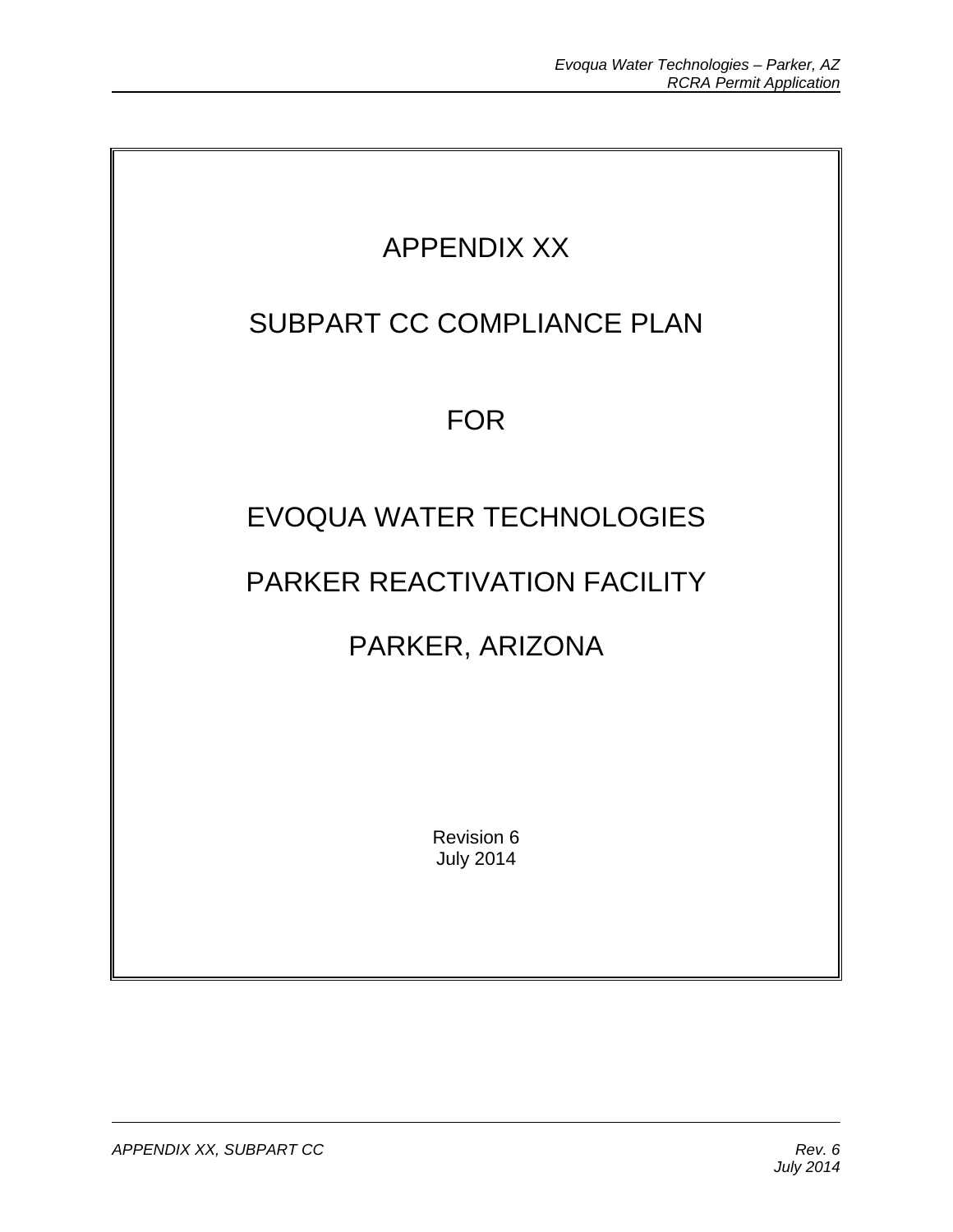# **Subpart CC Compliance Plan**

Hazardous Waste Treatment, Storage and Disposal Facilities and Hazardous Waste Generators; Organic Air Emission Standards for Tanks, Surface Impoundments and Containers

## **Evoqua Water Technologies Parker, Arizona**

Revision 6 July 2014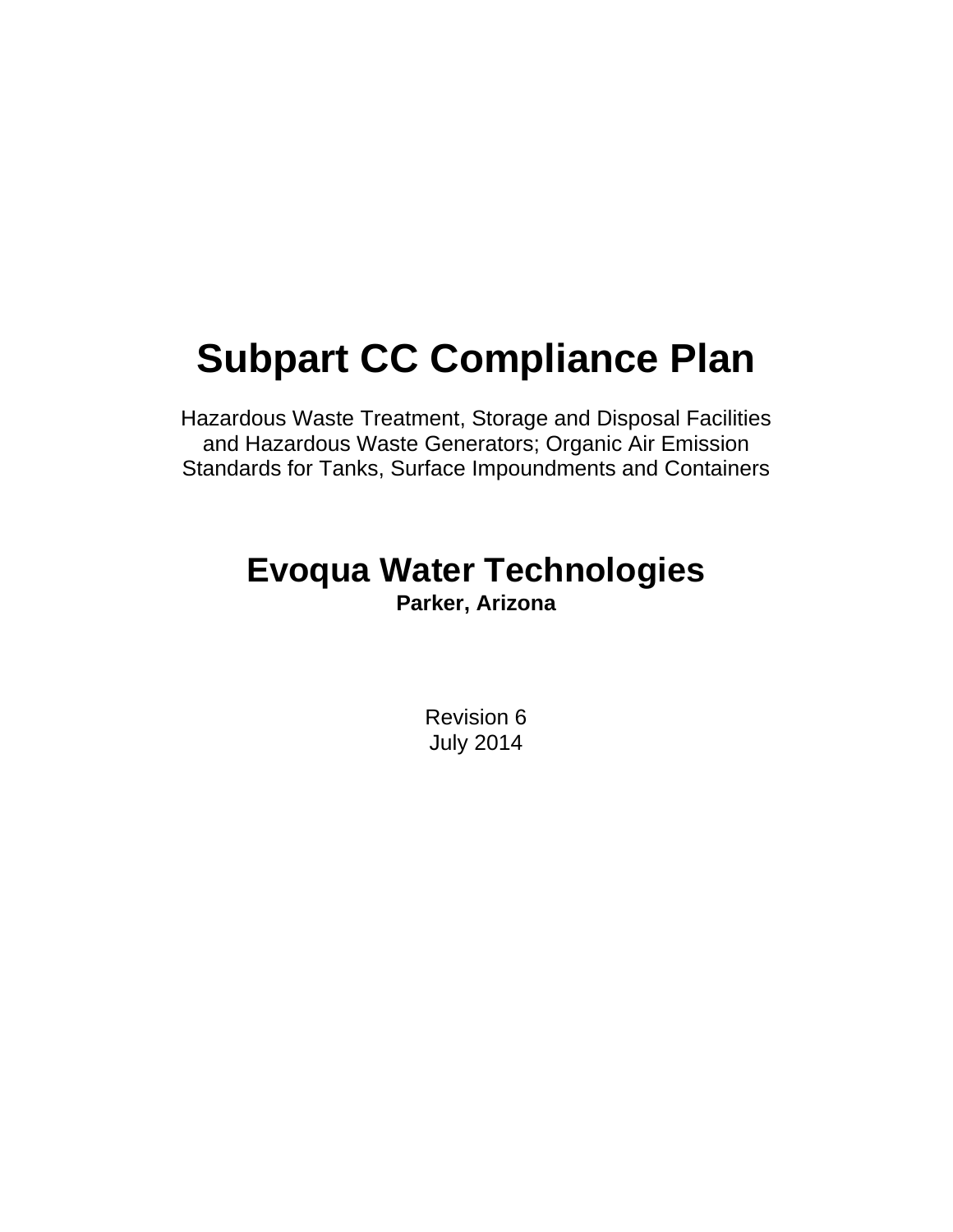### **Evoqua Water Technologies Subpart CC Compliance Plan Table of Contents**

| 1.0                |     |                                                                                |  |
|--------------------|-----|--------------------------------------------------------------------------------|--|
| 2.0                |     |                                                                                |  |
| 3.0                |     |                                                                                |  |
| 4.0                |     |                                                                                |  |
|                    | 4.1 |                                                                                |  |
|                    |     |                                                                                |  |
|                    |     |                                                                                |  |
|                    | 4.2 | Waste Management Units Exempt From Subpart CC Control Requirements 11          |  |
|                    | 4.3 |                                                                                |  |
|                    |     | 4.3.1                                                                          |  |
|                    |     | 4.3.2                                                                          |  |
|                    | 4.4 |                                                                                |  |
|                    | 4.5 |                                                                                |  |
|                    | 4.6 |                                                                                |  |
|                    |     |                                                                                |  |
|                    |     | List of Tables                                                                 |  |
| Table 1            |     | List of waste management units at the facility that are potentially subject to |  |
|                    |     |                                                                                |  |
|                    |     |                                                                                |  |
| Table 2            |     | List of waste management units at the facility that are subject to Subpart CC  |  |
|                    |     | requirements as they are not regulated under Subpart FF  10                    |  |
|                    |     |                                                                                |  |
| Table 3            |     | Summary of VO Concentrations Reported in Prior Sampling of Tank T-11  12       |  |
| List of Appendices |     |                                                                                |  |
|                    |     |                                                                                |  |
|                    |     |                                                                                |  |
|                    |     |                                                                                |  |
|                    |     |                                                                                |  |
|                    |     |                                                                                |  |
|                    |     |                                                                                |  |
|                    |     |                                                                                |  |

#### List of Figures

Figure 1. WAP-001 Sample Locations...........................................................................................

Revision 6 – July 2014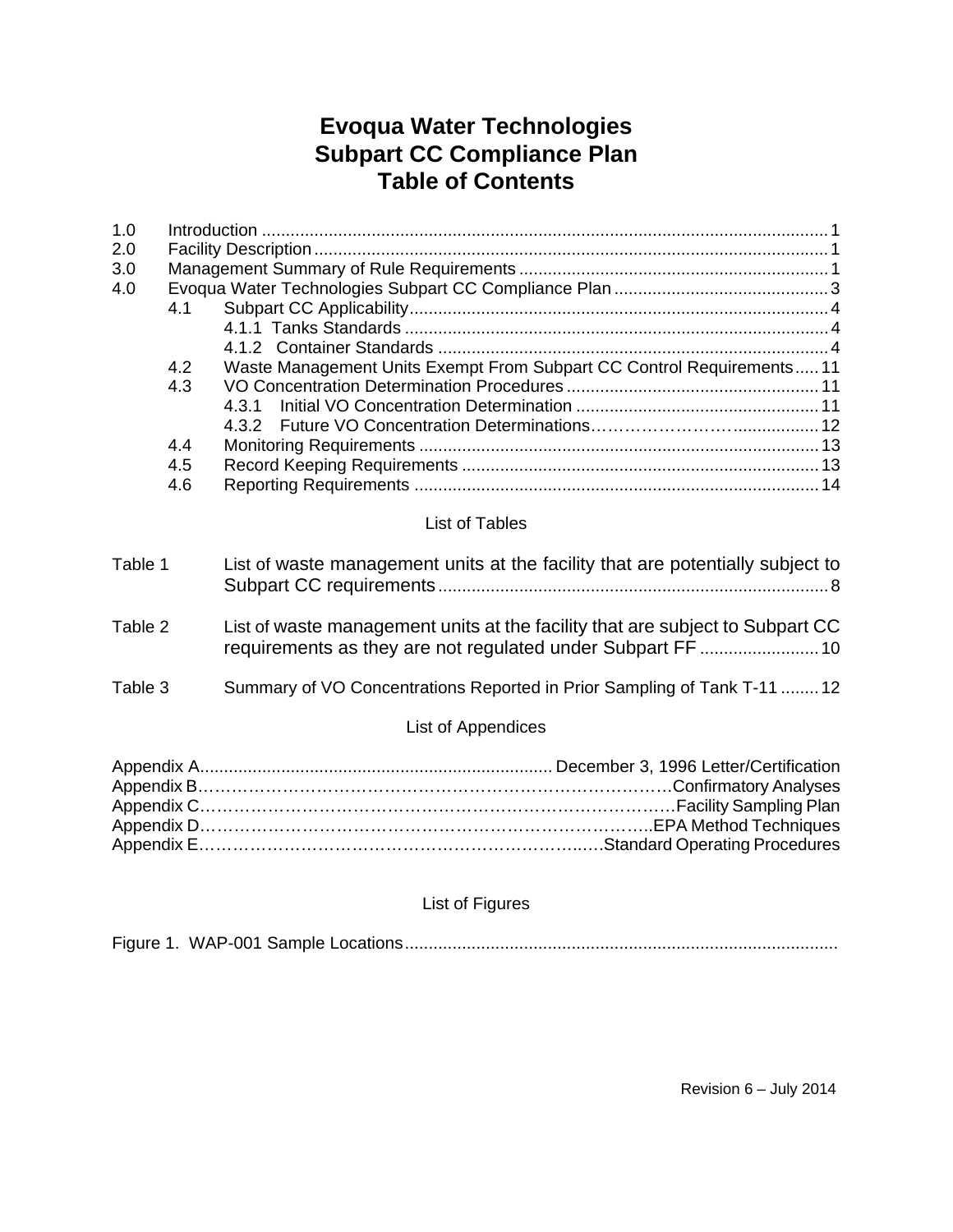## Evoqua Water Technologies  **Subpart CC Compliance Plan**

#### **1. Introduction**

This document summarizes the applicable air emission standards that apply to tanks, surface impoundments and containers used to manage hazardous waste relative to the Evoqua Water Technologies, Parker, Arizona facility under the U.S. Environmental Protection Agency (EPA) final Subpart CC regulations, and provides the plan to assure compliance with these standards. As discussed below, the Subpart CC regulations specifically exempt waste management operations performed in tanks and containers that comply with the National Emission Standards for Benzene Waste Operations promulgated by the EPA under the Section 112 of the Clean Air Act - National Emission Standards for Hazardous Air Pollutants (NESHAP), codified at 40 CFR Part 61, Subpart FF.

#### **2. Facility Description**

A detailed description of the facility operations is provided in Section D of the facility's Part B application dated April 2012.

#### **3. Management Summary of Rule Requirements**

Under Section 3004(n) of the authority of the Resource Conservation and Recovery Act (RCRA), the EPA has established standards to control air emissions from hazardous waste treatment, storage and disposal facilities as may be necessary to protect human health and the environment. Briefly, the EPA has established air emission standards for the following hazardous waste management units:

- *Process Vents* referred to as Subpart AA regulations (codified at 40 CFR §264.1030, *et seq*. For permitted Treatment Storage and Disposal Facilities (TSDF) and 40 CFR §265.1030, *et seq.* for TSDFs allowed to manage hazardous waste under interim status.)
- *Equipment Leaks from Pumps, Valves and Compressors* referred to as Subpart BB regulations (codified at 40 CFR §264.1050, *et seq.* or permitted Treatment Storage and Disposal Facilities (TSDF) and 40 CFR §265.1050, *et seq.*  for TSDFs allowed to manage hazardous waste under interim status.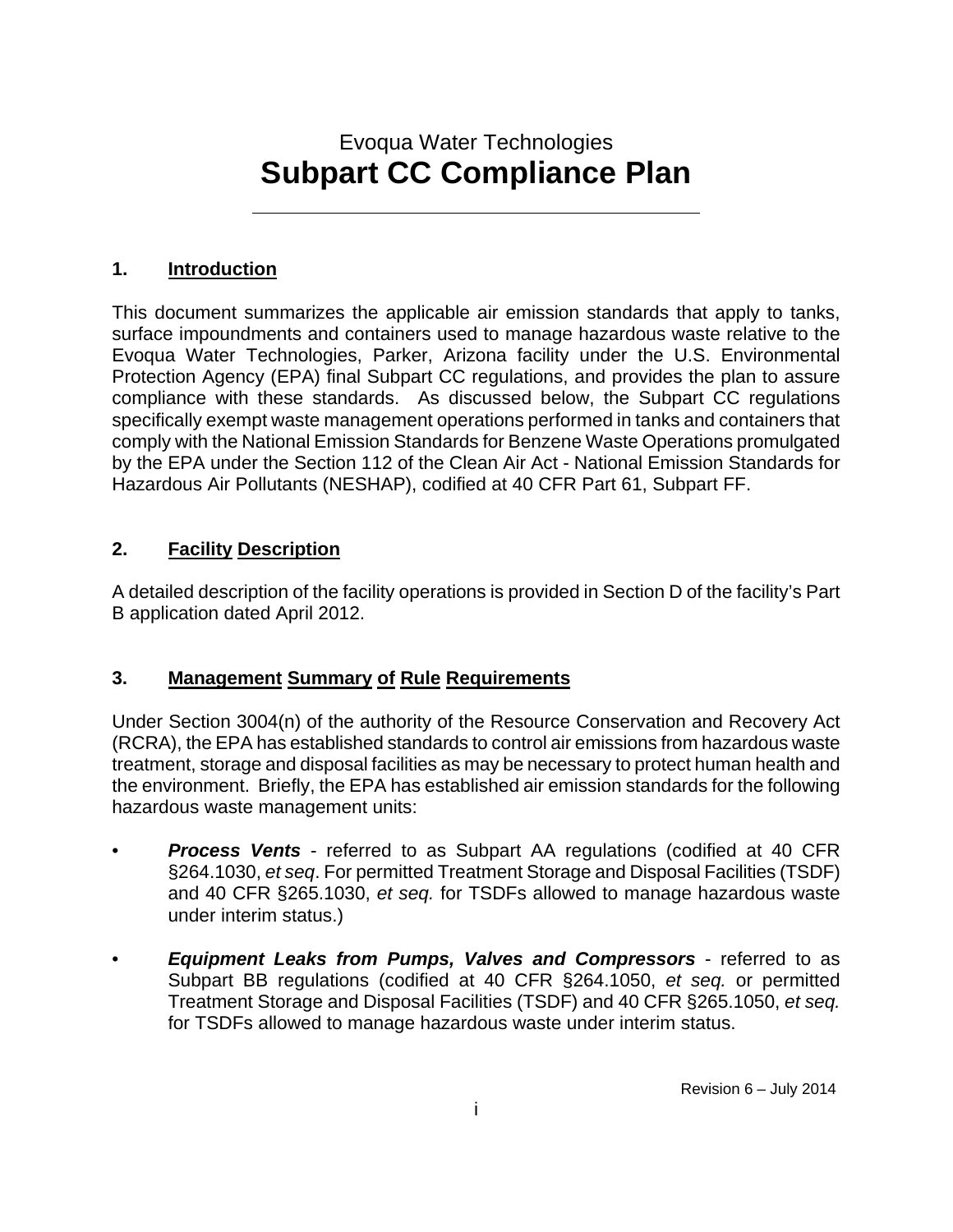• *Tanks, Surface Impounds and Containers* - referred to as Subpart CC regulations (codified at 40 CFR §264.1080, *et seq.* or permitted Treatment Storage and Disposal Facilities (TSDF) and 40 CFR §265.1080, *et seq.* for TSDFs allowed to manage hazardous waste under interim status.)  $1$ 

None of the waste management units at the facility are subject to Subpart AA or BB. Briefly, the facility is not subject to Subpart AA as there are no process vents associated with distillation, fractionation, thin-film evaporation, solvent extraction, or air or steam stripping (§265.130). Evoqua has conducted a waste determination and has determined that the organic loading of materials currently being managed at the facility is less than 10% by weight. Therefore the RCRA Subpart BB standards do not apply. Information regarding the waste determination is presented in Appendix XIX of the Part B Application. (§265.1050(b)). This compliance plan deals only with EPA Subpart CC standards that apply to tanks, surface impounds and containers that manage hazardous waste at the facility.

Relative to the Parker facility, the facility manages wastes in tanks and containers but not in surface impoundments. The tanks at the facility that are used for waste management are exempt from *all* Subpart CC emission control, monitoring, sampling, testing, reporting and record keeping requirements *provided* the facility certifies that these waste management units are equipped and operated with air emission controls in accordance with the Benzene Waste Operations NESHAP (40 CFR §61.340, *et seq.*). The final standards, as amended on November 25, 1996 provide in pertinent part that:

#### **(***b) The requirements of this subpart [Subpart CC] do not apply to the following waste management units at the facility:*

\* \* \* \* \* \* \* \* \* \* \* \* \*

l

*(7) A hazardous waste management unit that the owner or operator certifies is equipped with and operating air emission controls in accordance with the requirements of an applicable Clean Air Act regulation codified under 40 CFR 60, 61 or part 63. For the purpose of complying with this paragraph, a tank for* 

<sup>1</sup> Subpart CC regulations have a lengthy regulatory history. Briefly, the final standards were originally promulgated on December 6, 1994 (59 FR 69826). The final rule caused much confusion and met with substantial opposition from the regulated community. The effective date of the rule was extended on three separate occasions (60 FR 26828, May 19, 1995; 60 FR 56952, November 13, 1995 and 61 FR 28508, June 5, 1996); EPA issued three subsequent final interpretive ruling to clarify Subpart CC requirements and to request additional public comment (60 FR 41870, August 14, 1995 and 61 FR 4903, February 9, 1996 and 61 FR 59932, November 25, 1996).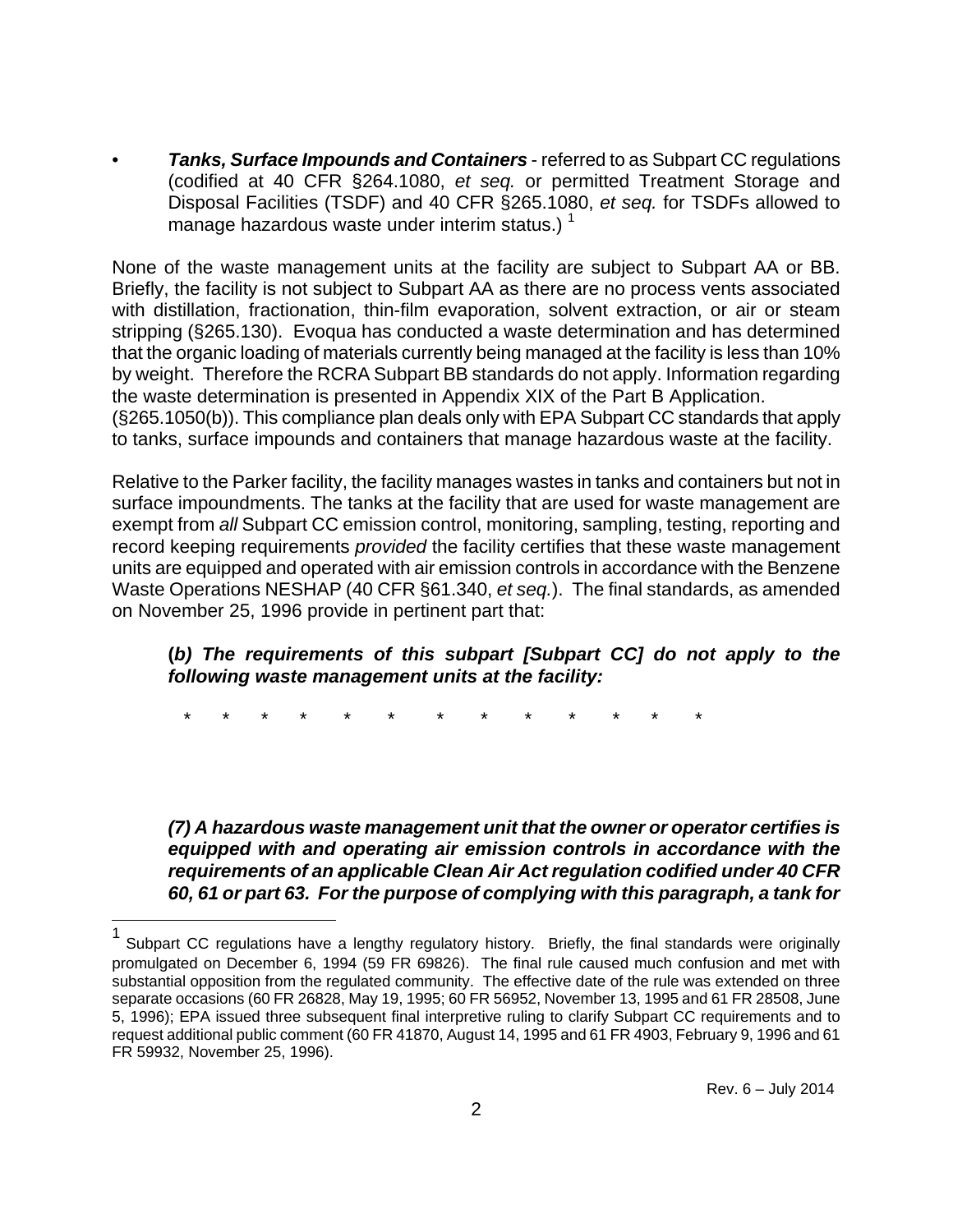#### *which the air emission control includes an enclosure, as opposed to a cover, must be in compliance with the enclosure and control device requirements of §265.1085(I), except as provided in §265.1080(c)(5). [40 CFR §265.1080(b)(7)***]**

A tank or container for which all hazardous waste entering the unit has an average volatile organic (VO) concentration at the point of waste origination of less than 500 parts per million by weight (ppmw) is subject to Subpart CC, but is exempt from air emissions control requirements ( §265.1082(c)). The average VO concentration is to be determined either by sampling and testing as directed by Subpart CC or by operator knowledge of the waste (§264.1084). If test data are used as the basis for knowledge, then the operator must document the test method, sampling protocol, and the means by which sampling and analytic variability are accounted for in determination of average VO concentration (§265.1084(b)(4)(ii)). Operators that rely on average VO concentration in a hazardous waste to exempt a unit from air emission controls must review and update, as necessary, this determination at least once every 12 months following the initial determination  $((\text{$}265.1082(c)(1)).$ 

For containers at the facility that are used for waste management, those that contain hazardous waste with an average VO concentration greater than 500 ppmw (and are not subject to the Benzene Waste NESHAP) must comply with prescribed air emission control requirements, testing, monitoring and reporting provisions of Subpart CC (§§265.1085- 1088). Currently, only certain containers at the facility meet these prerequisites and are subject to air control requirements of Subpart CC. This plan applies to those containers as described below.

#### **4. Evoqua Water Technologies Subpart CC Compliance Plan**

The Subpart CC compliance plan for the Evoqua Water Technologies facility identifies three types of waste management units:

- Waste management units (containers) that are regulated per Subpart CC requirements:
- Waste management units that are exempt from Subpart CC requirements because they are otherwise regulated under the Benzene Waste Operation NESHAP; and
- Waste management units that have a volatile organic (VO) concentration less than 500 ppmw, and are therefore exempt from the Subpart CC air emissions control requirements (( §§265.1085-1087). Record keeping and monitoring requirements under Subpart CC apply to these exempt units §§265.1082(c)(1 and 1090(f)).

Compliance requirements for each of these categories of waste management units is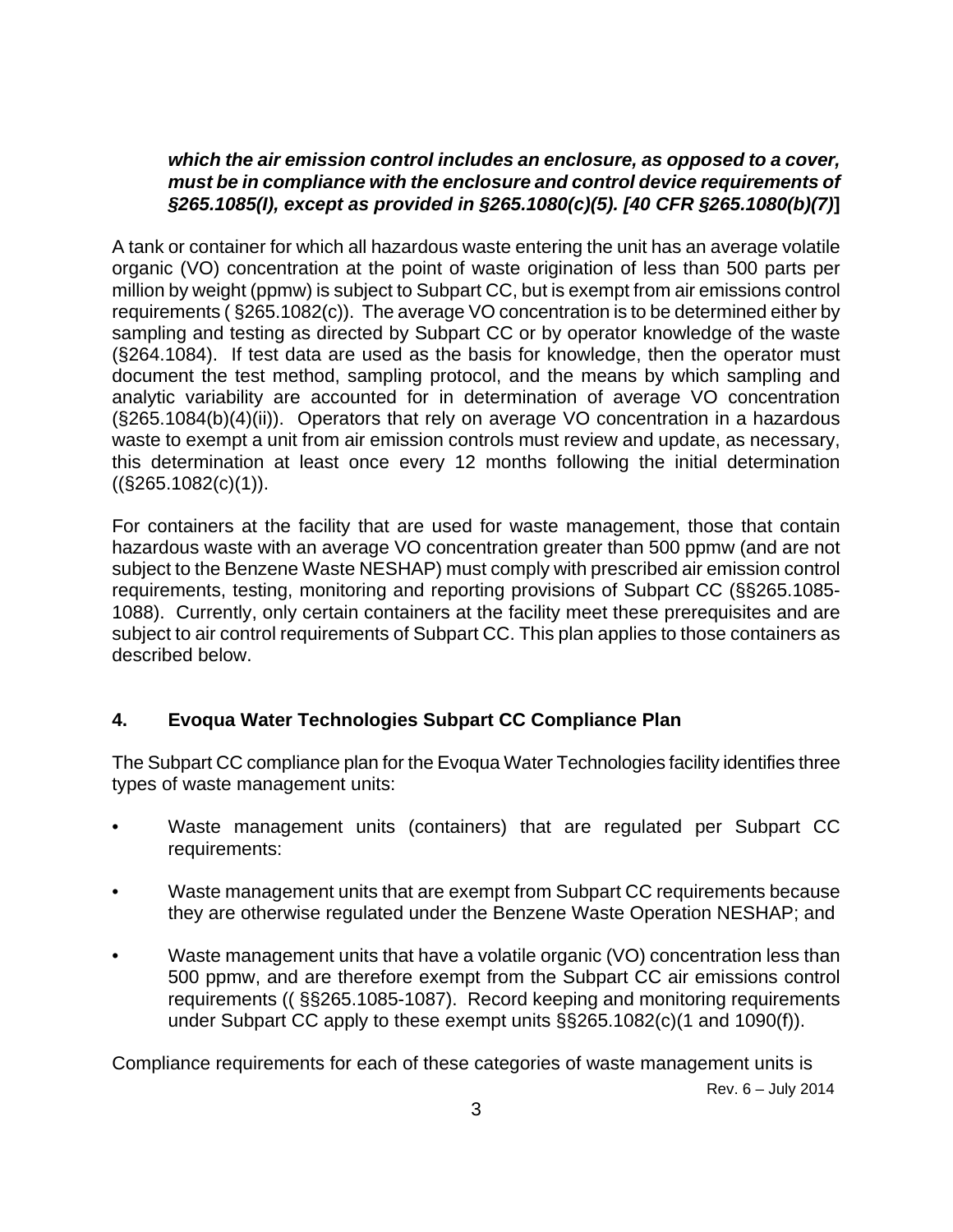discussed below.

#### **4.1 Subpart CC Applicability**

#### **4.1.1 Tanks Standards**

Under the final Subpart CC regulations, tanks that are equipped with and comply with the Benzene Waste Operations NESHAP (Subpart FF) are exempt from all Subpart CC requirements (see 40 CFR §265.1080(b)(7)). Therefore, the facility will demonstrate compliance with Subpart CC regulations by assuring that all tanks used to manage hazardous waste are equipped with appropriate air emission controls as required by, and operate in compliance with, Subpart FF.

#### **4.1.2 Container Standards 40 CFR 264.1086 (c )**

For containers that are not regulated under Subpart FF, a variety of container types are used to store and manage spent carbon at the Facility. All of these containers, including bulk bags, drums, various types of spent carbon adsorption vessels, and other portable vessels, must meet the performance standards for containers in 40 CFR §264.1086 when managing Subpart CC regulated hazardous waste. This section applies only to those containers not regulated under Subpart FF.

#### **1. Container Requirements for Subpart CC**

- A. Containers with a design capacity less than or equal to 26.4 gallons are exempt from Subpart CC requirements. 40 CFR §264.1080(b)(2).
- B. Containers with a design capacity greater than 26.4 gallons and no more than 119 gallons are subject to Level 1 controls.
- C. Containers with a design capacity of greater than 119 gallons that are not in light material service are subject to Level 1 controls.
- D. Containers with a design capacity of greater than 119 gallons that are in light material service are subject to Level 2 controls.
- E. Containers with a design capacity of greater than 26.4 gallons that are used for treatment of a hazardous waste by a waste stabilization process are subject to Level 3 controls. The Facility does not treat hazardous waste in containers using a waste stabilization process and therefore Level 3 controls are not further discussed.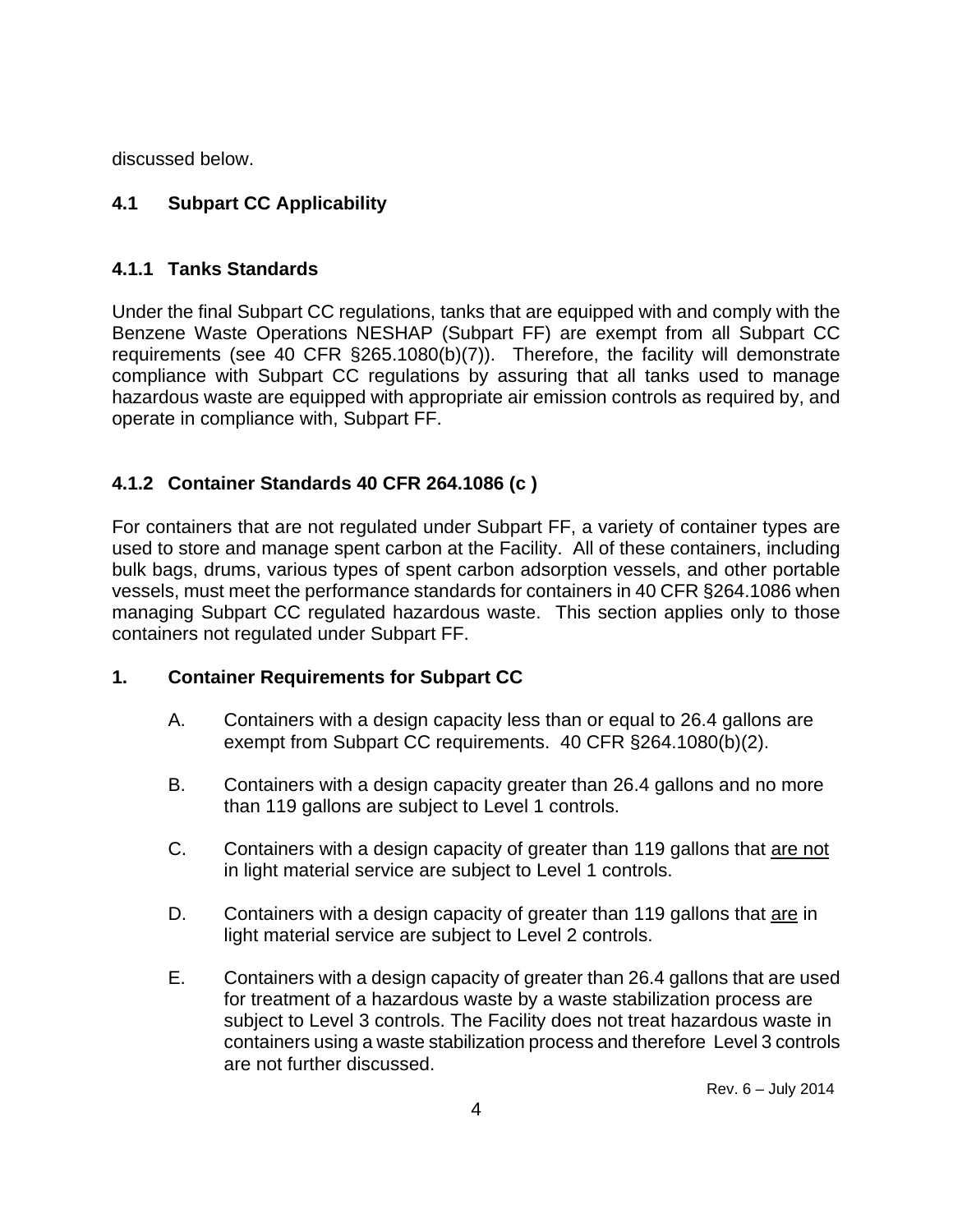*In light material service* is defined as managing a material for which both of the following conditions apply: (i) the vapor pressure of one or more of the organic constituents in the material is greater than 0.3 kPa at 20° C; and (ii) the total concentration of the pure organic constituents having a vapor pressure great than 0.3 kPa at 20° C is equal to or greater than 20 percent by weight. 40 CFR §265.1081.

#### **4.1.2.1 Containers - Level 1 Controls.**

For containers subject to Level 1 controls, the Facility complies with Subpart CC as follows:

A. All Level 1 containers are subject to the following requirements:

 (i) Level 1 containers must be compliant with US DOT hazardous material packaging requirements - *i.e.,* these containers meet the requirements of 49 CFR Parts 178 and 179, and waste is managed in accordance with 49 CFR Parts 107 (subpart B), 172, 173 and 180 (no exceptions to 178 or 179 are allowed for this purpose) (see 40 CFR §264.1086(f)); or

 (ii) Level 1 containers must be equipped with a cover and closure devices that form a continuous barrier such that there are no visible holes, gaps or other open spaces.

B. All containers are inspected upon receipt (on or before the date of acceptance at the Facility), and repairs are conducted where defects are observed, as follows:

 (i) visual inspections are conducted to ensure the containers are equipped with a cover and closure devices that form a continuous barrier over the container openings such that when the cover and closure devices are secured in a closed position there are no visible cracks, holes, gaps or other open spaces into the interior of the containers. 40 CFR §264.1086(c)(1)(ii) and 264.1086(c)(4)(i); and

 (ii) visual inspections also confirm that the containers meet the applicable US DOT requirements on packaging hazardous materials for transportation in 49 CFR Parts 107, 172, 173, 178, and 180. 40 CFR §264.1086(d)(i) and 1086(f) see 40 CFR §264.1086(c)(1)(i)); and

 Rev. 6 – July 2014 (iii) where defects in containers are detected, the Facility makes first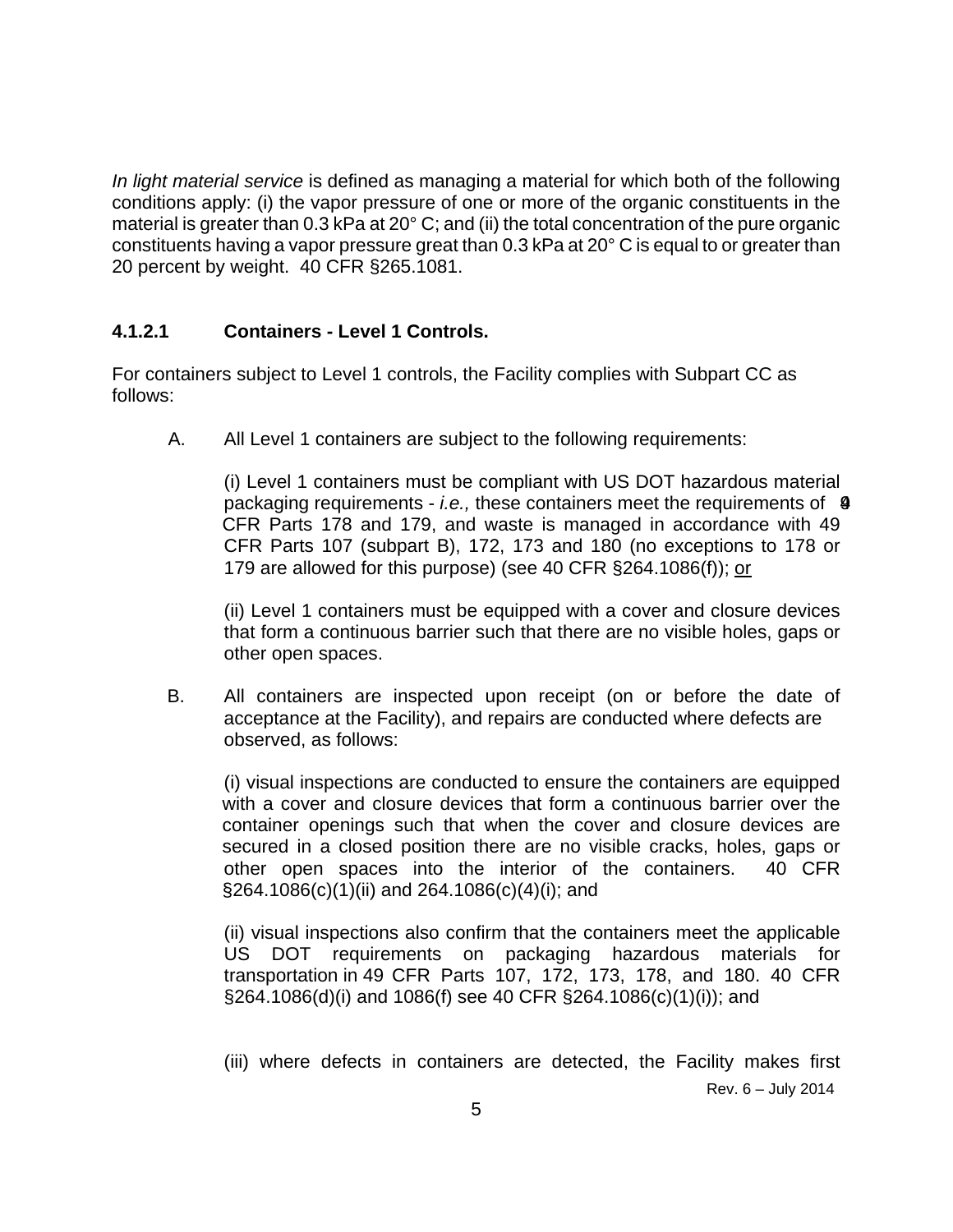attempts to repair no later than 24 hours from detection and completes repair with as soon as possible and in any event within 5 calendar days, or alternatively transfers the waste to an intact container or tank.

- C. Where containers are initially placed in service at the Facility, the inspection occurs when the cover is applied to the container. If containers were to remain in use at the Facility for a period of one year or more, the Facility would conduct a visual inspection at least once every 12 months as discussed in item A above. (Since storage of hazardous waste is currently prohibited for more than one year, these inspections are not anticipated.) See 40 CFR §264.1086(c)(4)(ii).
- D. The Facility's operating practice is to only open containers subject to Level 1 controls for the following reasons:

 (i) to remove wastes in a continuous process until the container is RCRA empty (40 CFR §261.7(b)); or to remove waste in batches, in which case containers are closed upon completion of the batch removal for 15 minutes or if the operator leaves the immediate vicinity;

 (ii) to perform routine activities other than waste transfer, provided that the containers are promptly closed; and

(iii) to open a safety device to avoid an unsafe condition.

#### **4.1.2.2 Containers - Level 2 Controls**

For containers subject to Level 2 controls, the Facility complies with Subpart CC as follows:

A. All Level 2 containers are subject to the following requirements:

 (i) Level 2 containers must be compliant with US DOT hazardous material packaging requirements - *i.e.,* containers meet the requirements of 49 CFR Parts 178 and 179, and waste is managed in accordance with 49 CFR Parts 107 (subpart B), 172, 173 and 180 (no exceptions to 178 or 179 are allowed for this purpose) (*see* 40 CFR §264.1086(f)); or

 (ii) Level 2 containers must be tested upon receipt to confirm that they operate with no detectable organic emissions as determined though Method 21.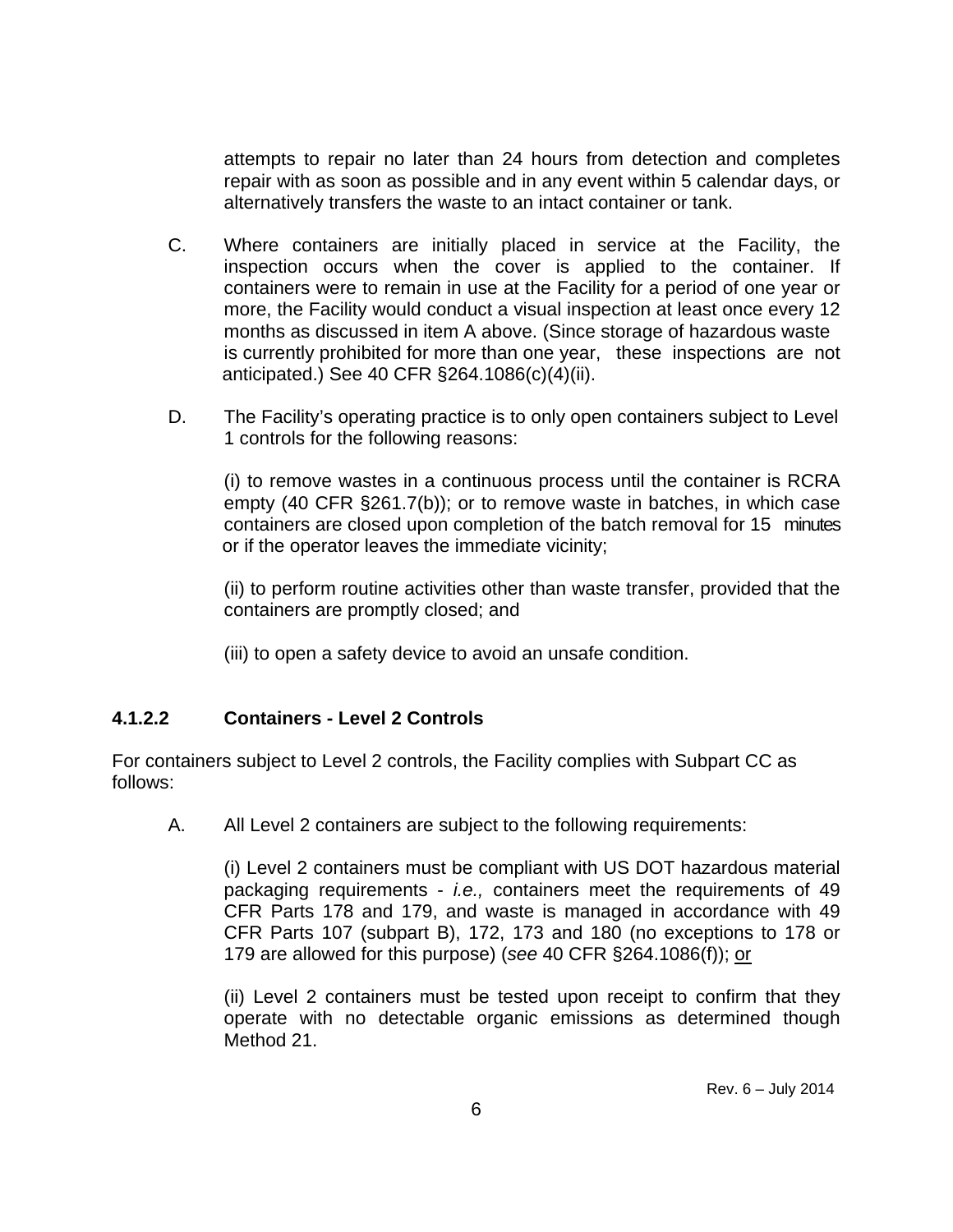B. All containers are inspected upon receipt (on or before the date of acceptance at the Facility), and repairs are conducted where defects are observed, as follows:

 (i) visual inspections confirm that the containers are equipped with a cover and closure devices that form a continuous barrier over the container openings such that when the cover and closure devices are secured in a closed position there are no visible cracks, holes, gaps or other open spaces into the interior of the containers. 40 CFR §264.1086(d)(4)(i);

 (ii) visual inspections also confirm that the containers meet the applicable US DOT requirements on packaging hazardous materials for transportation in 49 CFR Parts 107, 172, 173, 178, and 180. 40 CFR §264.1086(d)(i) and 1086(f); and

 (iii) where defects in containers are detected, the Facility makes first attempts to repair no later than 24 hours from detection and completes repair with as soon as possible and in any event within 5 calendar days, or alternatively transfers the waste to an intact container or tank. 40 CFR §264.1086(d)(4)(iii).

- C. Where a container is initially placed in service at the Facility, the inspection occurs when the cover is applied to the container. 61 Fed. Reg. 59947. If containers remain in use at the Facility for a period of one year or more, the Facility conducts a visual inspection at least once every 12 months as discussed in item B above. (Since storage of hazardous waste is currently prohibited for more than one year, these annual inspections are not anticipated.) 40 CFR §264.1086(d)(4)(ii).[
- D. All transfers of hazardous waste subject to Subpart CC out of a container is conducted to minimize exposure of the waste to the atmosphere, to the extent practical, considering the physical properties of the waste and good engineering and safety practices for handling the wastes.

#### **4.1.2.3 Container Recordkeeping**

Level 1 and Level 2 containers are subject to very limited recordkeeping requirements under Subpart CC. *See* 61 Fed. Reg. 59947 (Nov. 25, 1996). The facility's Waste Tally sheet is used to document that the containers meet USDOT and visual inspection requirements.

Listed below, in Table 1, are the waste management units at the facility that are potentially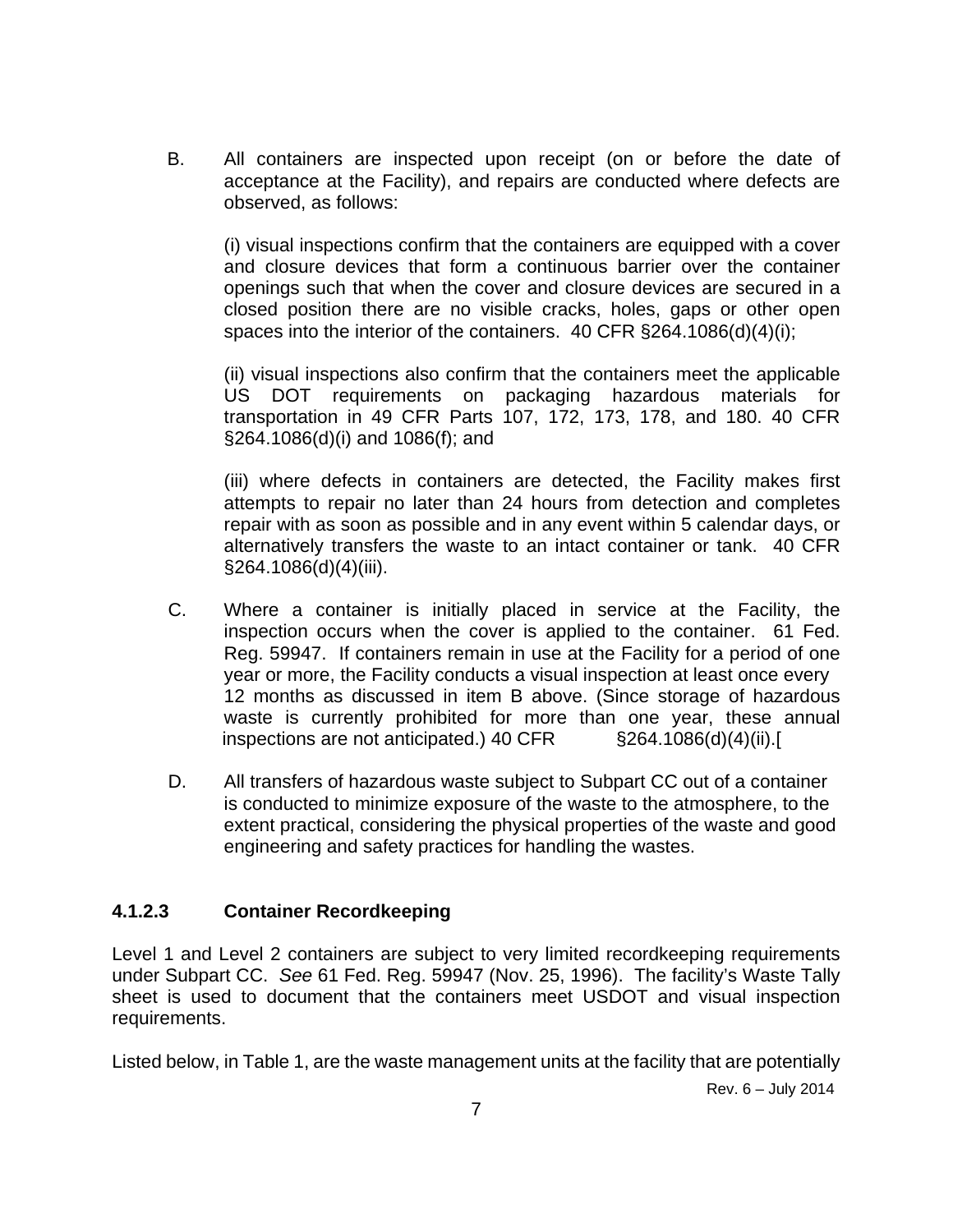subject to Subpart CC requirements, together with the applicable Benzene NESHAP Subpart FF requirement:

| I.D.<br>NO.    | <b>DESCRIPTION</b>                                                | <b>APPLICABLE</b><br><b>SUBPART FF</b><br><b>STANDARD</b><br>$(40$ CFR $\S)$  | <b>COMMENTS</b>                                                                                                                                                                                                             |
|----------------|-------------------------------------------------------------------|-------------------------------------------------------------------------------|-----------------------------------------------------------------------------------------------------------------------------------------------------------------------------------------------------------------------------|
| N/A            | <b>Spent Carbon</b><br><b>Containers Subject to</b><br>Subpart FF | §61.345                                                                       | Subpart FF wastes are stored<br>in<br>drums and other containers.<br>All<br>RCRA drums and containers received<br>at the facility that are also regulated<br>under Subpart FF are managed as<br>Subpart FF-affected wastes. |
| N/A            | Debris Bin and<br>Associated<br>Drums.                            | §61.345<br>§61.34(f)                                                          | All RCRA waste drums at the facility<br>are managed as Subpart FF-affected<br>Benzene wastes shipped<br>wastes.<br>offsite must meet container and offsite<br>shipment requirements.                                        |
| $H-1$<br>$H-2$ | Spent carbon unloading<br>hoppers, Nos. 1 and 2.                  | §61.348                                                                       | Both hoppers H-1 and H-2 receive<br>spent carbon from containers and are<br>managed as Subpart FF-affected<br>units. Emissions from these hoppers<br>are directed to WS-2.                                                  |
| $T-1$          | <b>Spent Carbon Storage</b><br>Tank                               | §61.343                                                                       | Tank T-1 is managed as a Subpart<br>FF-affected unit. Tank vapors are<br>controlled by carbon adsorber (WS-1).                                                                                                              |
| I.D.<br>NO.    | <b>DESCRIPTION</b>                                                | <b>APPLICABLE</b><br><b>SUBPART FF</b><br><b>STANDARD</b><br>$(40$ CFR $\S$ ) | <b>COMMENTS</b>                                                                                                                                                                                                             |
|                | Spent Carbon Storage                                              |                                                                               | Tank T-2 is managed as a Subpart                                                                                                                                                                                            |

| ı<br>ומו<br>. . |  |
|-----------------|--|
|                 |  |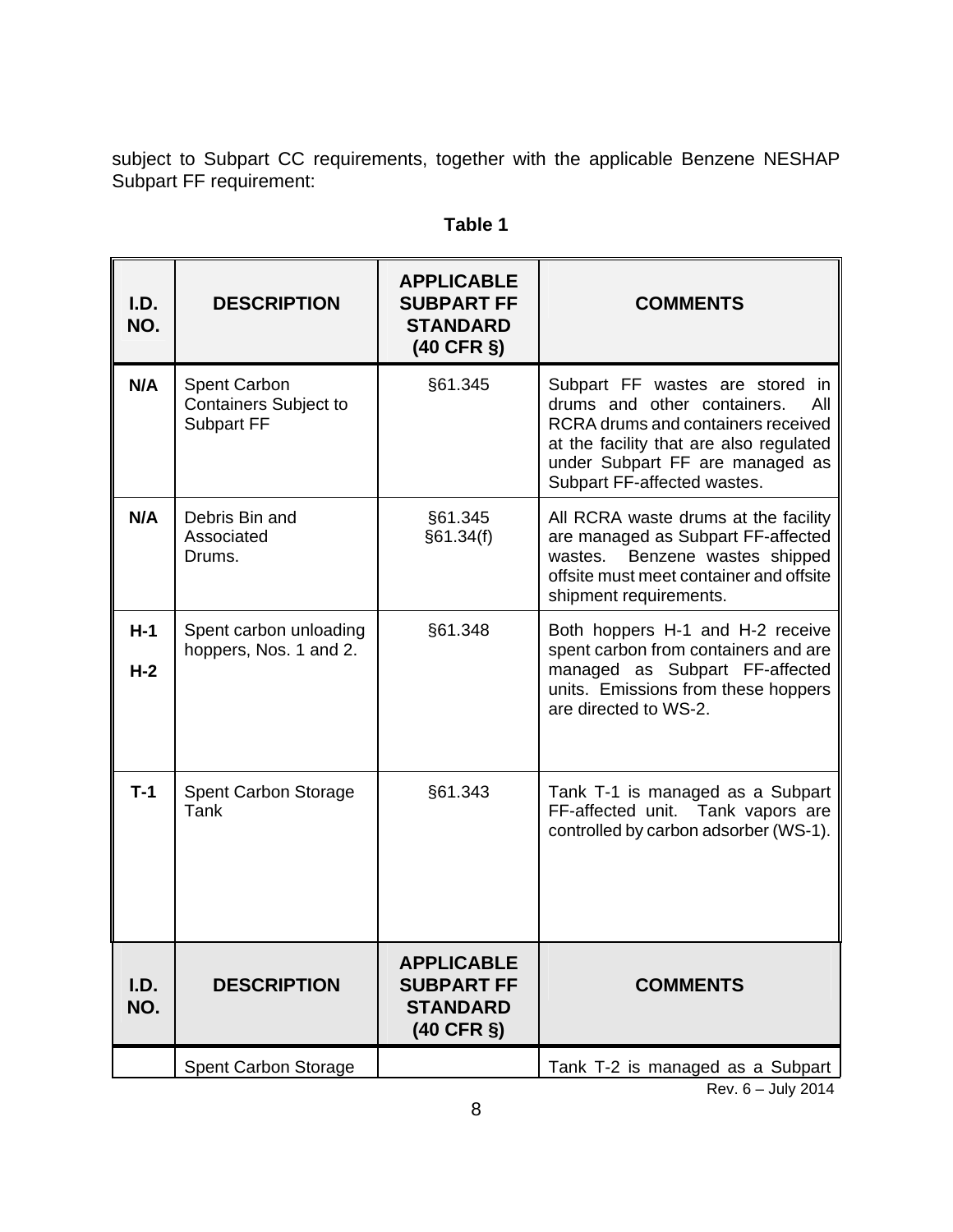| $T-2$            | Tank                                                                                           | §61.343    | FF-affected unit. Tank vapors are<br>controlled by carbon adsorber (WS-1).                                                     |
|------------------|------------------------------------------------------------------------------------------------|------------|--------------------------------------------------------------------------------------------------------------------------------|
| $T-5$            | <b>Spent Carbon Storage</b><br>Tank                                                            | §61.343    | Tank T-5 is managed as a Subpart<br>FF-affected unit. Tank vapors are<br>controlled by carbon adsorber (WS-1).                 |
| $T-6$            | <b>Spent Carbon Storage</b><br>Tank                                                            | §61.343    | Tank T-6 is managed as a Subpart<br>FF-affected unit.<br>Tank vapors are<br>controlled by carbon adsorber (WS-1).              |
| $T-11$           | Scrubber/Recycle/Boiler<br>and Cooling Tower<br><b>Blow- Down Water</b><br><b>Storage Tank</b> | §61.342(c) | Exempt from treatment since benzene<br>concentration is less than 10 ppmw.                                                     |
| $T-19$           | <b>Packed Bed Scrubber</b><br><b>Recirculation Tank</b>                                        | §61.342(c) | Exempt from treatment since benzene<br>concentration is less than 10 ppmw.                                                     |
| $RF-2$<br>$AB-2$ | <b>Reactivation Furnace</b><br>No.2 and Afterburner<br>No. 2                                   | §61.348    | Regenerated carbon must contain less<br>than 10 ppmw benzene and the unit<br>must meet 99+% benzene destruction<br>efficiency. |
| $WS-1$           | Carbon Adsorber No.1                                                                           | §61.349    | Carbon canister, used to control<br>volatile emissions from Tanks T-1, T-<br>2, T-5, T-6, and T-9.                             |
| $WS-2$           | Carbon Adsorber No.2                                                                           | §61.349    | Carbon canister, used to control<br>volatile emissions from Hoppers H-1<br>and $H-2$ .                                         |
| $WS-3$           | Carbon Adsorber No.3                                                                           | §61.349    | Carbon canister, used to control<br>volatile emissions from Tank T-18 (T-<br>18 is not a RCRA-regulated tank).                 |

Listed below, in Table 2, are the waste management units at the facility that are subject to Subpart CC requirements as they are not regulated under Subpart FF.

#### **Table 2**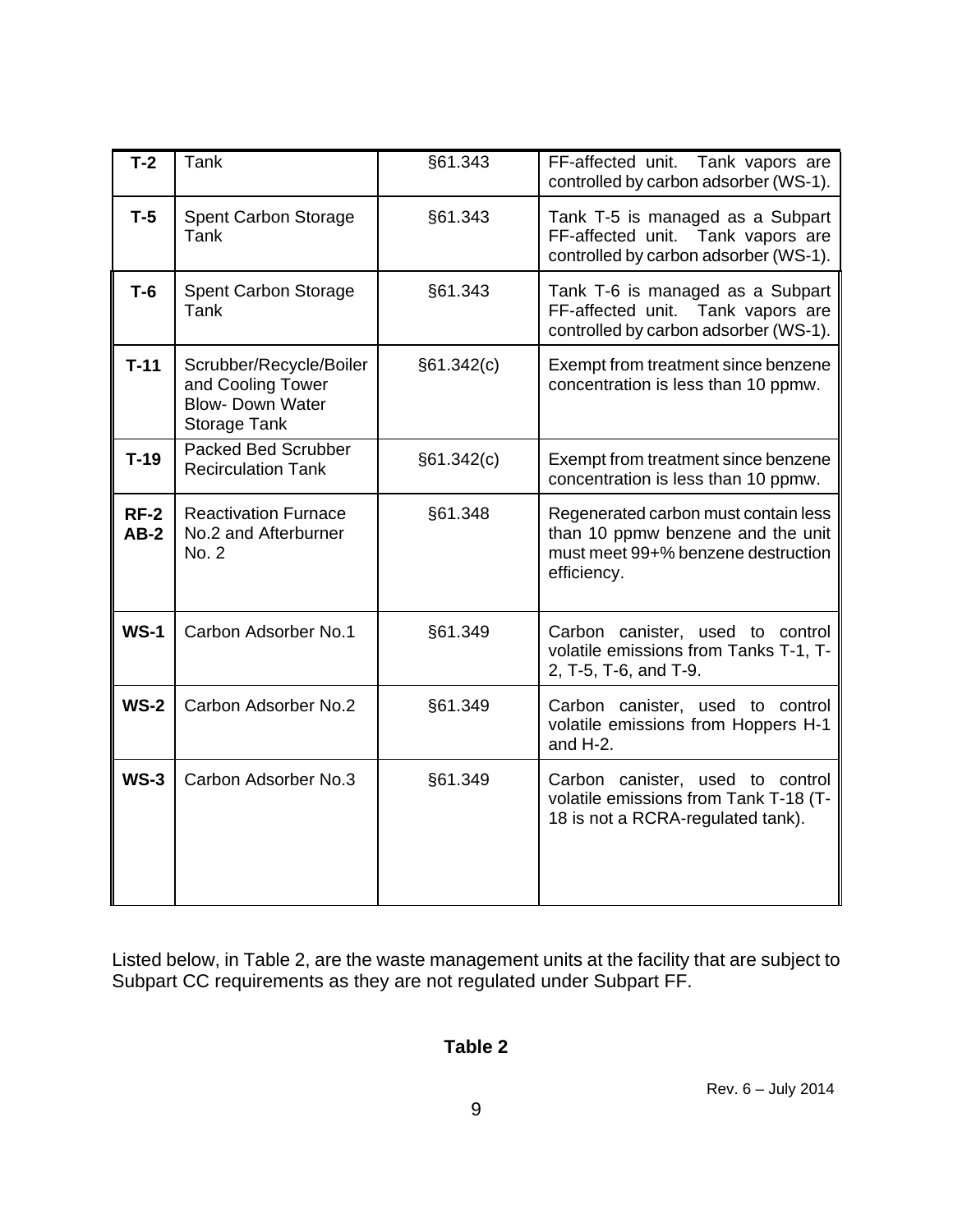| I.D.<br>NO. | <b>DESCRIPTION</b>                | <b>APPLICABLE</b><br><b>SUBPART CC</b><br><b>STANDARD</b><br>$(40$ CFR $\S)$ | <b>COMMENTS</b>                                                                                                                                                                                                                                                                                                                                                                                                                                                                                                                                                                          |
|-------------|-----------------------------------|------------------------------------------------------------------------------|------------------------------------------------------------------------------------------------------------------------------------------------------------------------------------------------------------------------------------------------------------------------------------------------------------------------------------------------------------------------------------------------------------------------------------------------------------------------------------------------------------------------------------------------------------------------------------------|
| N/A         | <b>Spent Carbon</b><br>Containers | 40 CFR<br>264.1086 (c)                                                       | All non-FF RCRA containers<br>received at the facility are<br>managed in accordance with the<br>applicable portions of the US<br><b>DOT</b> hazardous material<br>packaging requirements - i.e.,<br>for containers, 49 CFR Parts<br>178 and for waste, 49 CFR Parts<br>107 (subpart B), 172, 173 and<br>180 (no exceptions to 178 or<br>179 are allowed for this<br>purpose) (see 40 CFR<br>§264.1086(f)). Each container is<br>equipped with a cover and/or<br>closure devices that form a<br>continuous barrier such that<br>there are no visible holes, gaps<br>or other open spaces. |

As summarized above, all process units, debris bins and waste management containers at the facility are subject to the Benzene Waste NESHAPs with the exception Tanks T-19 and T-11. Tank T-19 recirculates water to the packed bed scrubber and is the introduction point for makeup water added to the scrubber system. City water is used for makeup. Tank T-11 collects scrubber water blow down, cooling water blow down, boiler blow down and excess recycle water. T-11 is therefore potentially subject to regulation under Subpart CC, as it is not regulated under the Benzene Waste Operations NESHAP.

#### **4.2 Waste Management Units Exempt From Subpart CC Control Requirements**

As summarized in Section 4.1, Tank T-11 is subject to Subpart CC because it is not is not regulated under the Benzene Waste Operations NESHAP, and not otherwise exempt under §265.1080. As demonstrated below, Tank T-11 is not subject to the Subpart CC air emission control requirements because the average VO concentration in the waste entering the unit is less than 500 ppmw (§264.1082(c)(1)). Tank T-11 is, however, subject to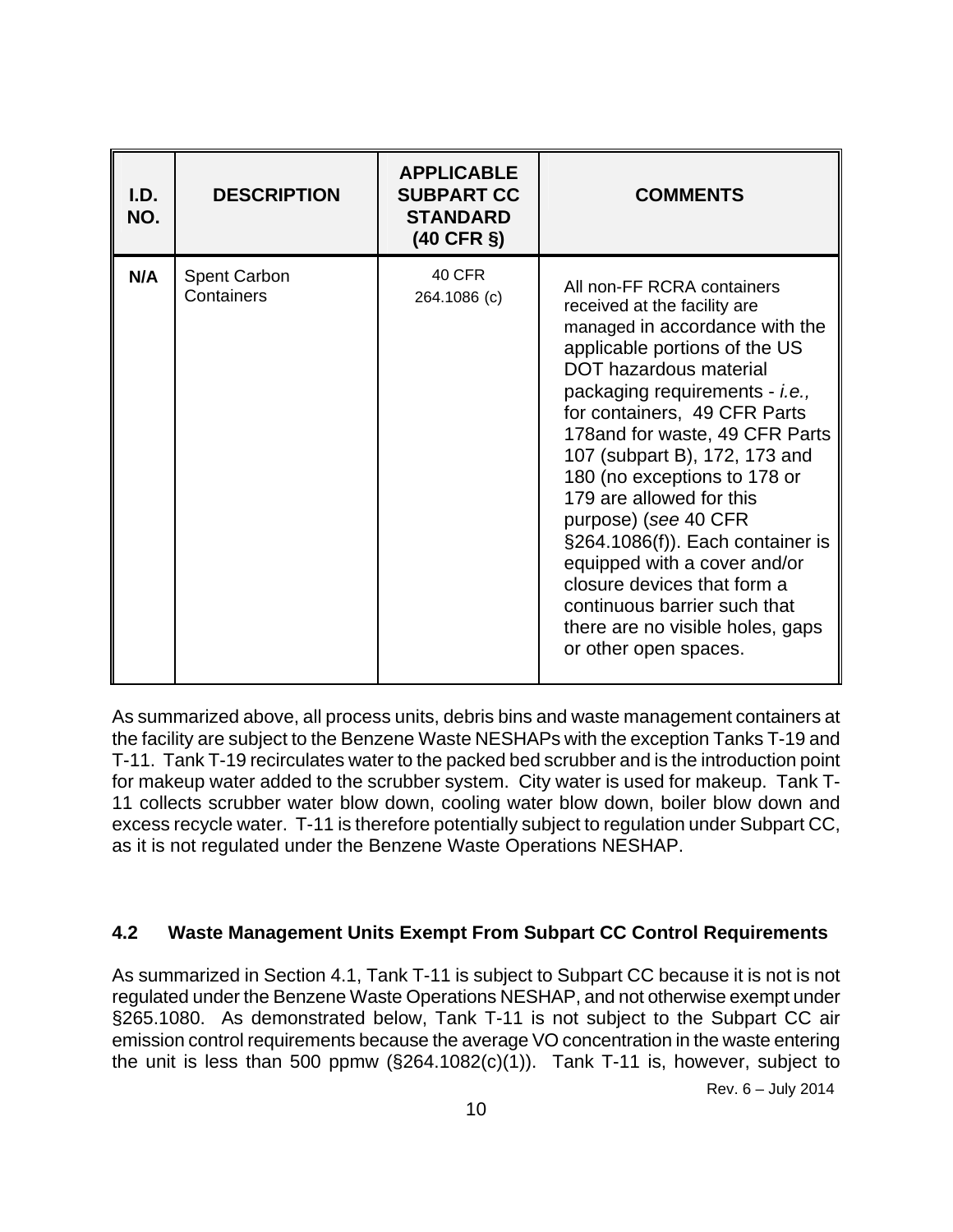monitoring and record keeping requirements (§§265.1082(c)(1) and 1090(f)(1)), which are discussed below.

#### **4.3 VO Concentration Determination Procedures**

#### **4.3.1 Initial VO Concentration Determination**

Operator knowledge provides the basis to conclude that the average VO concentration of hazardous waste entering Tank T-11 is less than 500 ppmw from T-9. The following test data from sampling previously conducted confirm that the average VO concentration of waste entering Tank T-11 is less than 500 ppmw:

- On November 30, 1994, the facility sampled the recycle water that drains from Tank T-12 to Tank T-11. Samples were collected from the process line that connects these two tanks. This sampling point was selected to assure that the sample will be representative of the VO concentration at the point of generation. A sample cannot be obtained directly from T-11, as the tank also receives scrubber water blow down, boiler blow down and cooling tower blow down. Further, obtaining a sample from the process line assures that there will be no gravitational or phase separation of VO constituents, which may bias the sample.
- On February 22, 1994, December 19, 1994 and October 12, 1995, the facility sampled the water discharged from Tank T-11 prior to discharge, under permit, to the sanitary sewer. This sampling point was selected as representative of the average VO concentration at the point of discharge.

The sample collection and handling procedures were in accordance with EPA Publication No. SW-846, "Test Methods for Evaluating Solid Waste, Physical/Chemical Methods", as amended by Update I, November 15, 1992. Briefly, screw cap VOA vials with Teflon lined silicone septa were used to collect the sample. Care was taken to assure that no air bubbles were entrained in the vial prior to closure. Samples were preserved as required in the applicable methods, stored at  $4^{\circ}$  C, and analyzed within holding times. Concentration of VO constituents were determined by EPA Methods 8260 (volatile organics), 8270 (semivolatile organics), 8080 (organochlorine pesticides and PCBs) and 8015 (GC/FID Alcohol Screen).

Total VO concentration reported in each of these four sampling events are summarized in Table 2, below:

#### **Table 3**

#### **Summary of VO Concentration Reported in Prior Sampling of Tank T-11**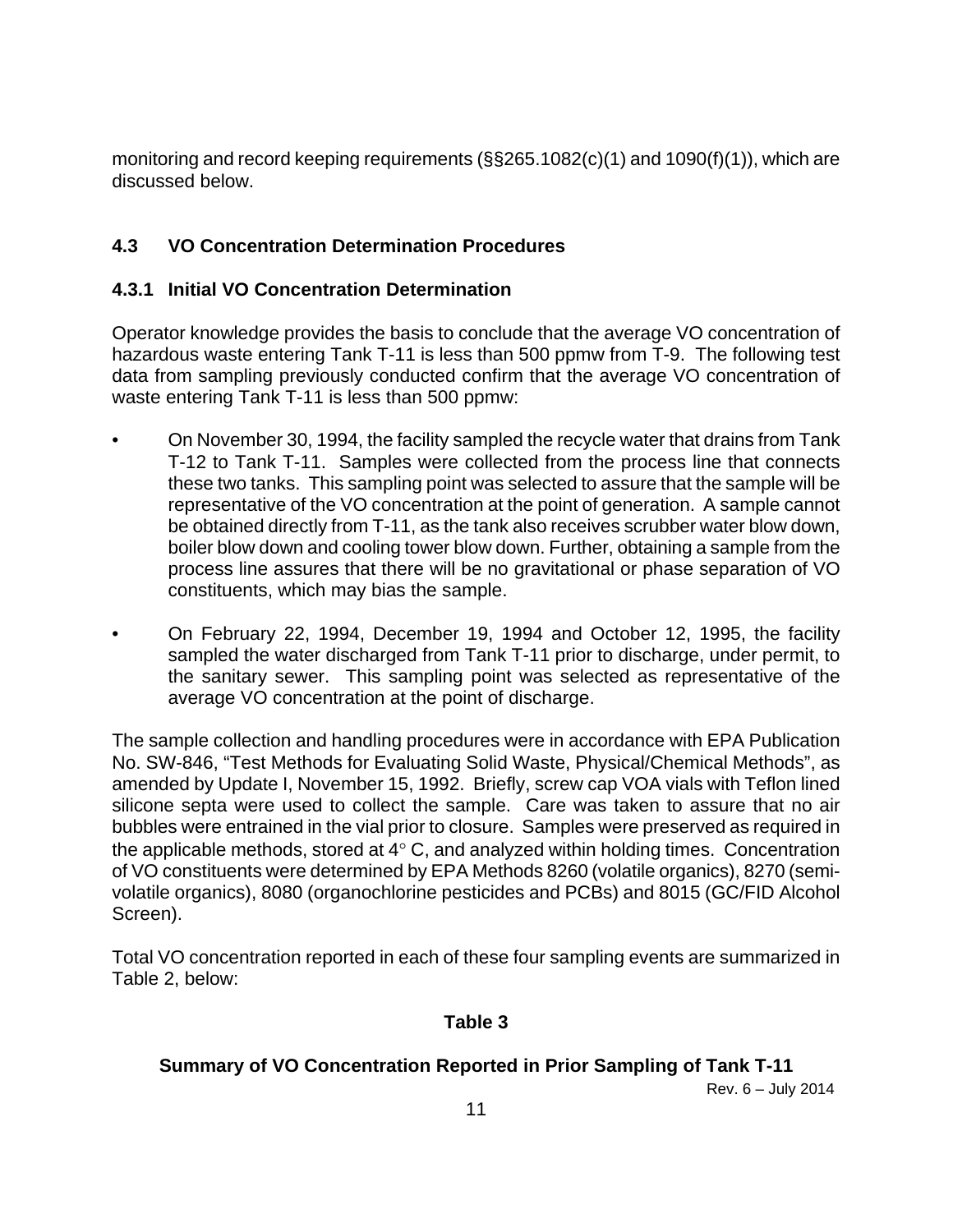| <b>Sampling Event</b> | <b>Reported Total VO Concentration</b> |
|-----------------------|----------------------------------------|
| November 30, 1994     | $519 \mu g/l$                          |
| February 22, 1994     | <b>Below Detection Limits</b>          |
| December 19, 1994     | $22 \mu g/l$                           |
| October 12, 1995      | $23 \mu g/l$                           |

#### **4.3.2 Future VO Concentration Determinations**

The facility must review, and as necessary, update this VO determination every 12 months (§265.1082(c)(1)). The annual confirmatory analyses of the annual samples can be found in Appendix B. If the Facility staff determines that the initial VO concentration determination defined in Section 4.2.1 is no longer valid, additional waste determination sampling must be performed. Such sampling must comply with requirements outlined in (§§265.1084(a)(2) and (3), which are briefly summarized below:

- Must identify and record the point of origination for the hazardous waste  $(S265.1084(a)(3)(I)).$
- Sampling must be performed pursuant to a sampling plan, and must meet the following requirements:
	- **IDEDE IDENT** Identification of where in the process the samples are to be taken.
	- The appropriate averaging period to be used to determine the average VO concentration in the sample. The averaging period cannot exceed one (1) year. Record the date, time and location that each sample is collected and maintain these data in the Subpart CC sampling plan.
	- **The sample collection method used to minimize volatilization of organic** compounds contained in the sample. At least four (4) samples are required to calculate the average volatile organic concentration.
	- The analytic methods used to determine concentrations of volatile organic compounds. Acceptable analytic methods include: Method 25D, Methods 8260(latest version) and 8270(latest version) as defined in SW-846, Methods 624, 625, 1624 and 1625 as defined in 40 CFR Part 136. If any method aside from Method 25D is used, the facility must demonstrate that all target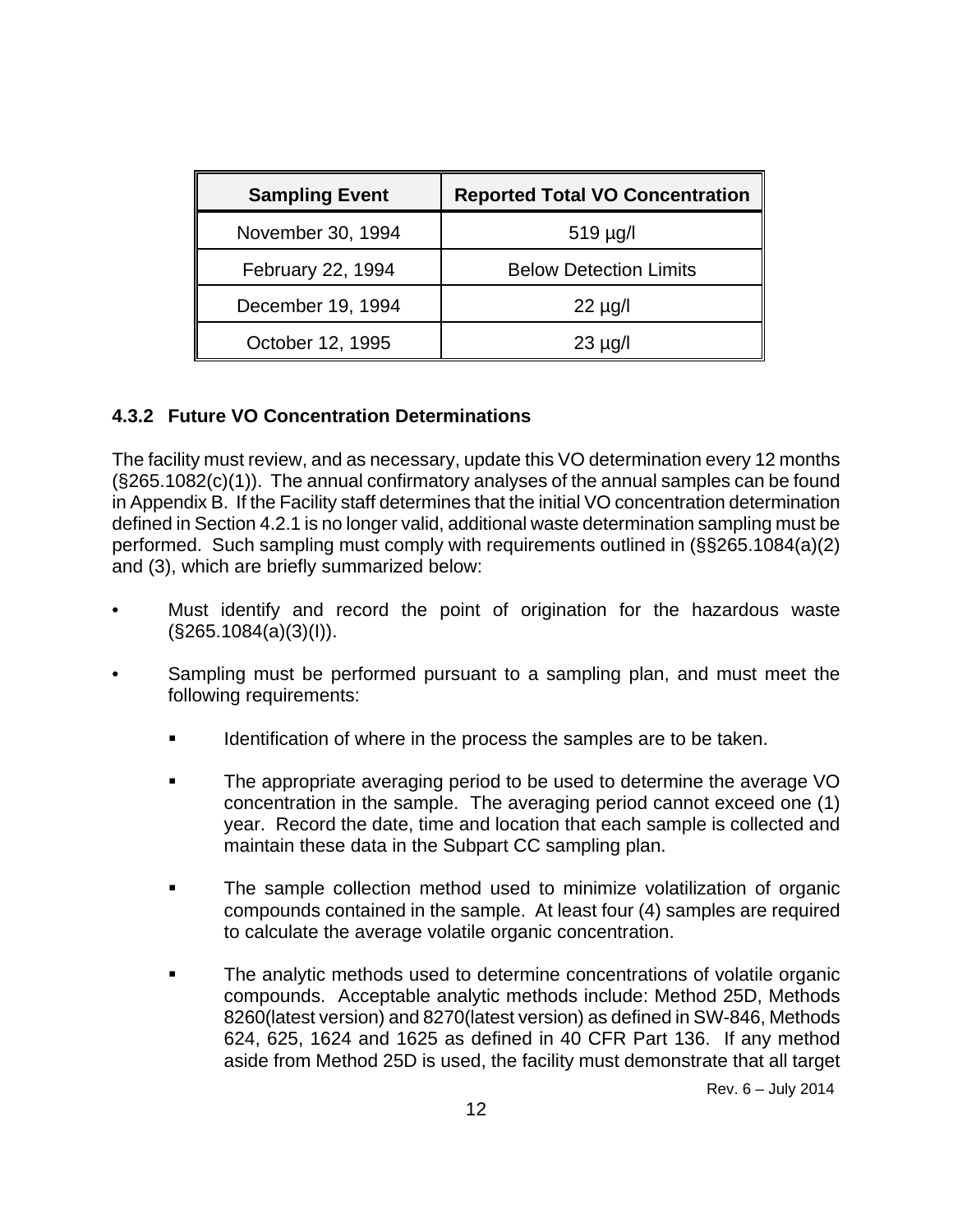compounds in the sample are included amount those compounds listed by the EPA as ones for which the method is considered appropriate. If target compounds are not on this list, additional requirements will apply to the analytic methods (see §265.1084(a)(3)(iii)). The sampling plan must include a quality assurance plan to document the specific procedures used to minimize loss of VO compounds due to volatilization, reaction, biodegradation, or sorption during the sample collection, storage, and preparation steps, and a measurement of the overall accuracy and precision of the specific procedures. Further, if analytic methods other than Method 25D are used, the facility may exclude those organics with a Henry's Law constant values less than 0.1 mole-fraction-in-the-gas-phase/mole-faction-inthe-liquid-phase. A list of all such compounds is included in Appendix VI to the final Subpart CC regulations.

Sampling locations are shown in Figure 1. A sampling plan is provided in Appendix C. EPA reference analytical methods are shown in Appendix D. Laboratory SOPs for the analytical methods are presented in Appendix E.

#### **4.4 Monitoring Requirements**

Provided the VO concentration of liquids contained in Tank T-11 remains below 500 ppmw, the facility must perform the following monitoring of its operations:

- Assure that the facility complies with all applicable requirements as defined in the Benzene Waste Operations NESHAP - Subpart FF.
- Review the waste determination for Tank T-11 on an annual basis, no later than December 4 of each calendar year (see §265.1083(c)(1)).

This section must be updated should either the exemption status of T-11 change or if the applicability determinations for Subpart FF are modified.

#### **4.5 Record Keeping Requirements**

The Facility must maintain the following records as part of the Subpart CC Plan:

• Maintain the sampling data attached in Appendix B ((see §265.1090(f)(1).

This section must be updated should either the exemption status of T-11 change or if the applicability determinations for Subpart FF be modified.

#### **4.6 Reporting Requirements**